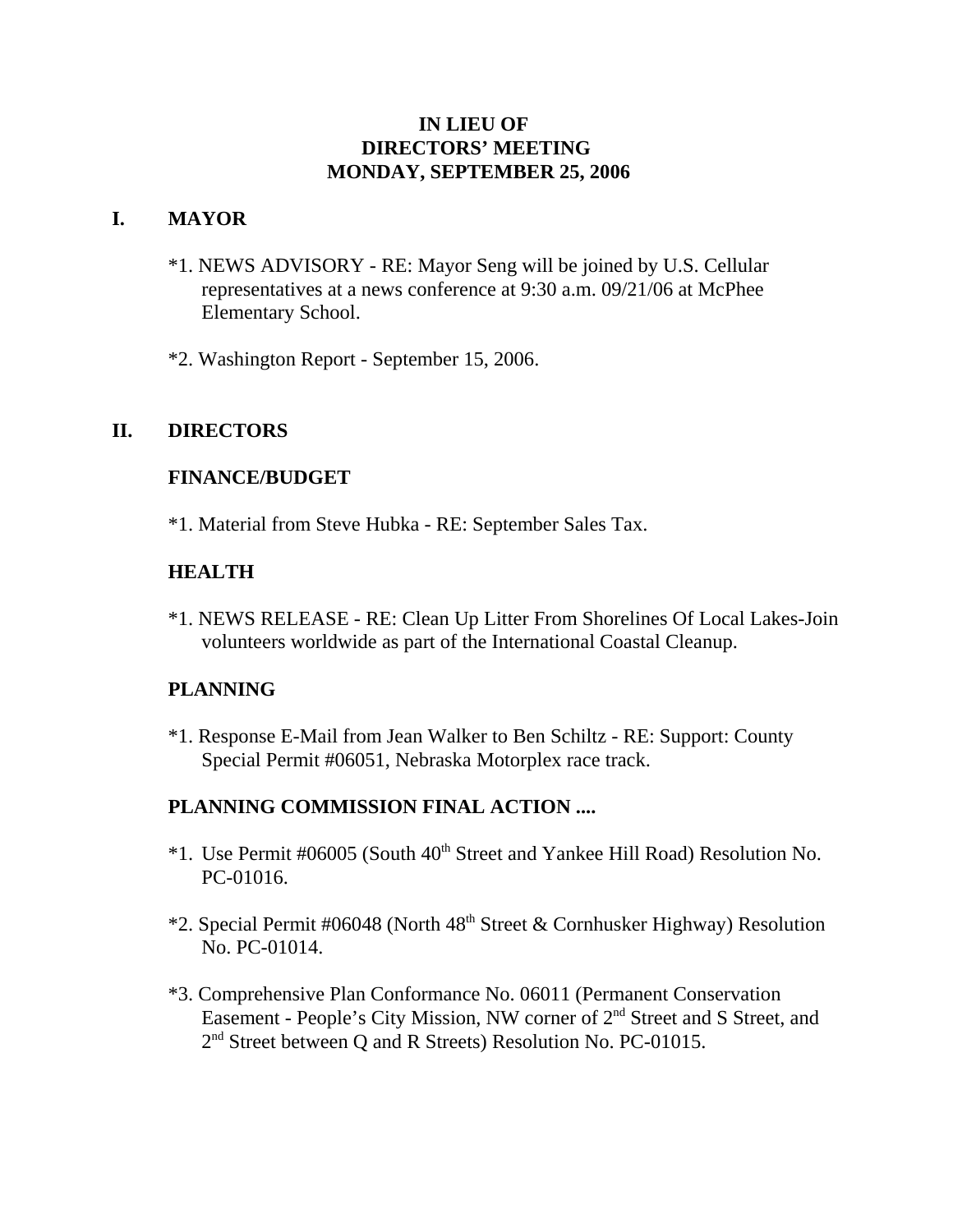\*4. Special Permit No. 06046 - Dakota Springs Community Unit Plan  $(S.W. 2<sup>nd</sup>)$ Street and W. Saltillo Road) Resolution No. PC-01017.

### **PUBLIC WORKS & UTILITIES**

- $*1$ . Response E-Mail from Scott Opfer to Mr. Restau RE:  $27<sup>th</sup>$  & Sumner Pedestrian Signal.
- \*2. E-Mail from Nicole Fleck-Tooze RE: Clarification regarding 06R-181 (Approved 9/18).

# **WEED CONTROL AUTHORITY**

\*1. Combined Weed Program - City of Lincoln - August 2006 Monthly Report.

# **III. CITY CLERK**

## **IV. COUNCIL REQUESTS/CORRESPONDENCE**

### **ANNETTE McROY**

1. Request to Harry Kroos, Public Works & Utilities Dept.-Sidewalks - RE: Sidewalk Repair (RFI#172 - 8/17/06)

# **V. MISCELLANEOUS**

- \*1. E-Mail from Ronald Hense RE: In support of Motorsports Facility in Lancaster County.
- \*2. E-Mail from David Zachek RE: In support of Motorsports Facility in Lancaster County.
- \*3. E-Mail from Justin Willadsen RE: In support of Motorsports Facility in Lancaster County.
- \*4. E-Mail from David Newman RE: In support of Motorsports Facility in Lancaster County.